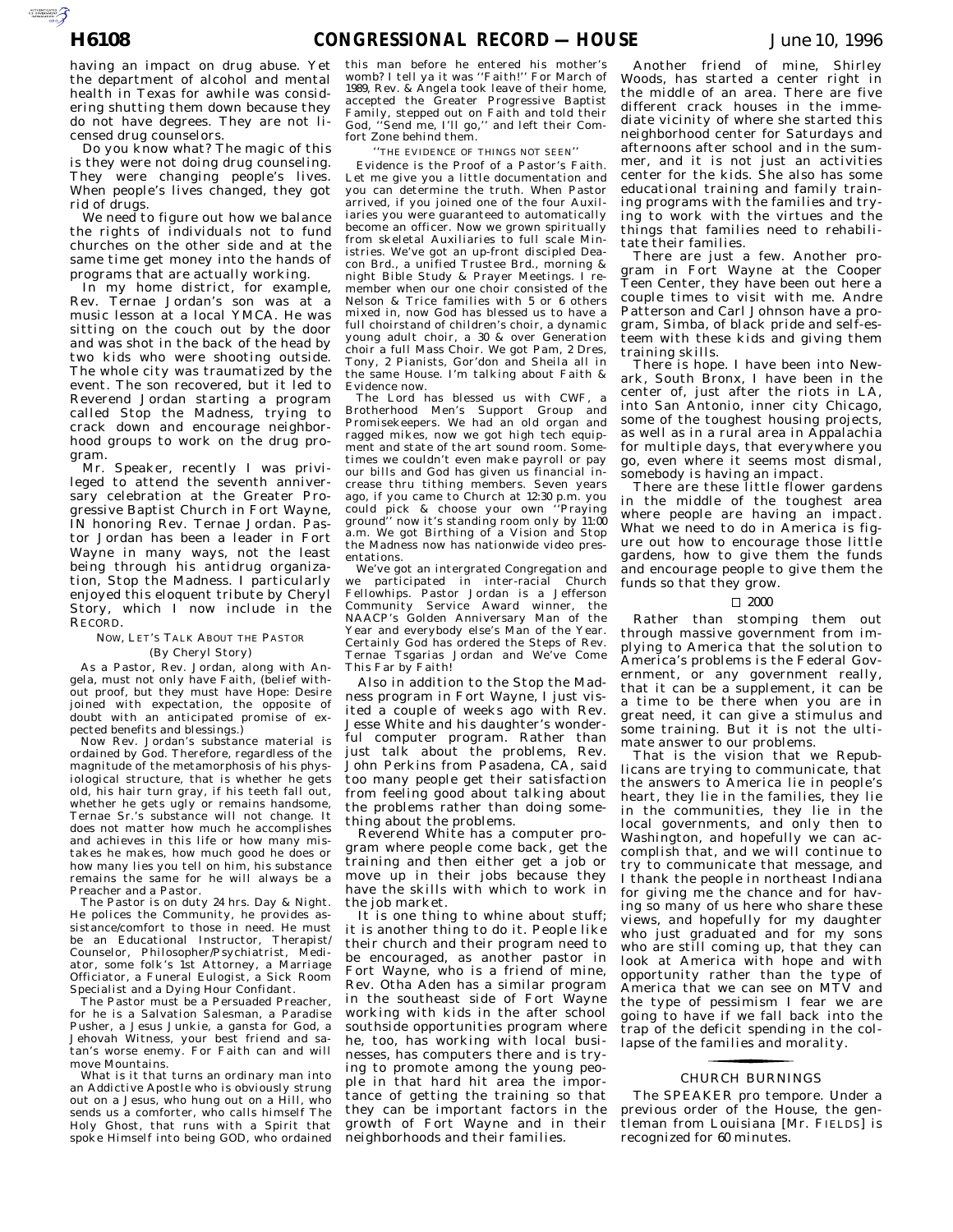Mr. FIELDS of Louisiana. Mr. Speaker, Members of the House, tonight I am joined by my colleague, the gentleman from Illinois [Mr. JACKSON], who will also talk about an issue that we both have a great deal of compassion about as well as other Members of this Congress who will join us later to talk about an issue that we are somewhat complexed about because of the amount of church burnings across America, particularly in the southern part of our country. So tonight, Mr. Speaker and Members of the House, we would like to take the remainder of this hour to talk about the church burnings across the southern part of the country.

Mr. Speaker, over 63 churches over the past 5 years were burned. All of these were African-American churches; 20 of those cases have been solved at this point. And before I go any further, I would like to commend the Justice Department, who has been working extraordinarily hard in trying to bring a resolution to the many recent church burnings across the country, and in particular I want to commend Deval Patrick, who is the Assistant Attorney General for Civil Rights. That department has been working profusely night and day to try to ascertain as much information as possible as relates to these burnings, and I would like to commend him and his staff for all the work that they are doing, and I would like to also commend him for the support that he has given to legislation to make penalties much more tougher and bring people to justice much quicker. And he will be on the Hill tomorrow, as I appreciate it, trying to convince the Committee on the Judiciary to pass legislation in that regard.

I would also like to commend Jim Johnson, who is with the Department of the Treasury, who is the Assistant Secretary for Enforcement. They are working night and day to try to get as much information as possible as relates to the church burnings, and he has worked relentlessly in trying to obtain as much information as possible; and, of course, the personnel over at the entire division, Janet Reno, who on yesterday and on today met with many of the pastors of the churches that were burned from across the South, and I appreciate her compassion and the diligence she has shown in trying to bring people who are the perpetrators of these crimes to justice.

The President should be commended as well for his commitment to expending as much resources as possible through this administration to ascertain any information that is possible to bring these senseless burnings to an end.

Mr. Speaker and Members, I would like to share with the Members of the House very briefly the most recent churches that were burned across the country. I mentioned that there was 63 in the past 5 years, 20 of those cases unresolved, and I think as of last night 21 because a fire was, as I appreciate it, a

church was set afire on last night in the State of Texas.

In the State of Alabama, Mr. Speaker, there are a total of 5 churches that were burned. On December 22, 1995, Mount Zion Baptist Church, which is an African-American church, was burned in that particular State. On January 11, 1996, Little Mount Zion Baptist Church in Green County was set afire. On that same day Mount Zoar Baptist church in Green County was set afire. In both of these cases or both of these churches, the ATF agents have already ruled that arson was the cause of these fires. On February 28, 1996, New Liberty Baptist Church in Tyler was set afire, and on March 25, 1996, Missionary Baptist Church in Selma. A total of five churches in the State of Alabama have been burned since December 22, 1995, to this present day.

In the State of Georgia there was one case of arson. On March 27, 1996, Gay's Hill Baptist Church in Millen was burned.

And in Louisiana, my State and my own district, we have had over five church burnings. One was Saint Charles Baptist Church, which was the fifth church that was burned, and that was burned on April 11, 1996, which is the most recent burning in the State of Louisiana. On February 1, 1996, Cyprus Grove Baptist Church in East Baton Rouge Parish was set afire, and Saint Paul Free Baptist Church in East Baton Rouge Parish and Sweet Home Baptist Church in Baker, which is adjacent to East Baton Rouge Parish, and St.Thomas Chapel Benevolent Society in East Baton Rouge Parish. All four of these churches, Mr. Speaker and Members of the House, were set afire the same night, and on April 11, 1996, as I stated earlier, Saint Charles Baptist church was set afire as well.

In the State of Mississippi we have identified two to three cases of arson. On March 5, 1996, St. Paul Church was burned, and on March 30, 1996, El Bethal Church was burned.

And in North Carolina there were four incidents. One that comes to mind the quickest was the 93-year-old wooden sanctuary that was once used by the congregation of Matthews-Murkland, which was a Presbyterian church, and that was in Charlotte, North Carolina, and that church was burned on June 7, which was the most recent burning in 1996.

And in South Carolina there were five churches. Mount Zion AME Church was burned, and on August 15, 1995, St. John Baptist Church; June 22, 1995, Macedonia Baptist Church; and April 13, 1996, Rosemary Baptist Church. Finally, on April 26, 1996, another Baptist church was burned in the State of South Carolina, and the gentleman from South Carolina [Mr. CLYBURN], who had worked profusely on this and also in the CBC to inform Members of these church burnings, has been working very hard with ATF and with the FBI and the Justice Department to try to get as much information as possible,

and perhaps he will join us in this colloquy later tonight.

The State of Tennessee had a total of six burnings. January 13, 1995, Johnson Grove Baptist Church in Denmark and Macedonia Baptist Church in Crockett County; they both burned the same night, on the 13th of January. On January 31, 1995, Mount Calvary Baptist Church was burned, and on December 30, 1995, Selma Baptist Church in Fruitland was burned, and on January 8. 1996, Inner City Church in Knoxville was burned to the ground, and on May 14, 1996, Mount Pleasant Baptist Church, which is being investigated at this point, is still under investigation, and they have not yet ruled this church to be a church that was burned by arson.

And last, the State of Texas, on June 6, 1996, New Lighthouse of Prayer in Greenville.

And a Church of Living God was burned in Virginia on February 21, 1996; Glorious Church of God and Christ in Richmond was burned.

The gentleman from Illinois [Mr. JACKSON], we have talked about what could we do as Members of Congress to try to assist in stopping this avalanche of church burnings across the southern part of our country, and we were happy to learn that the ATF decided to publicize a 1–800 number, so we urge Members of this Congress to please inform their constituencies of the 1–800 number that their constituents can take advantage of if they know of any information whatsoever about any of these church burnings, and I am told that toll free number is 800–ATF–FIRE, which is a 24-hour a day, 7-day-a-week number where any citizen in this country who has any information whatsoever about church burnings in America can, in fact, call this number, and agents will respond.

We feel that this country should have  $\,$ zero tolerance for anyone who would have the audacity and the gall to burn anything, but particularly, particularly, a church. For a person to light a match to a place of worship in this country shows no respect, first of all, to himself, to the individual who chooses to do it, and certainly does not show any respect to human life. And we are committed to work with the Justice Department, the ATF, and the FBI, and all of the investigative agencies. As Members of Congress, we are committed to supporting this effort so that we can bring it to some conclusion.

And this is a bipartisan effort, both Democrats and Republicans. We all agree that there should not, none of us, have any tolerance for individuals who would burn a place of worship. We started this coalition with the blue dog Democrats, as a matter of fact, about 3 months ago when these church burnings first started to set some type of pattern across the southern part of our country, and then that coalition expanded, of course, to the entire Congress.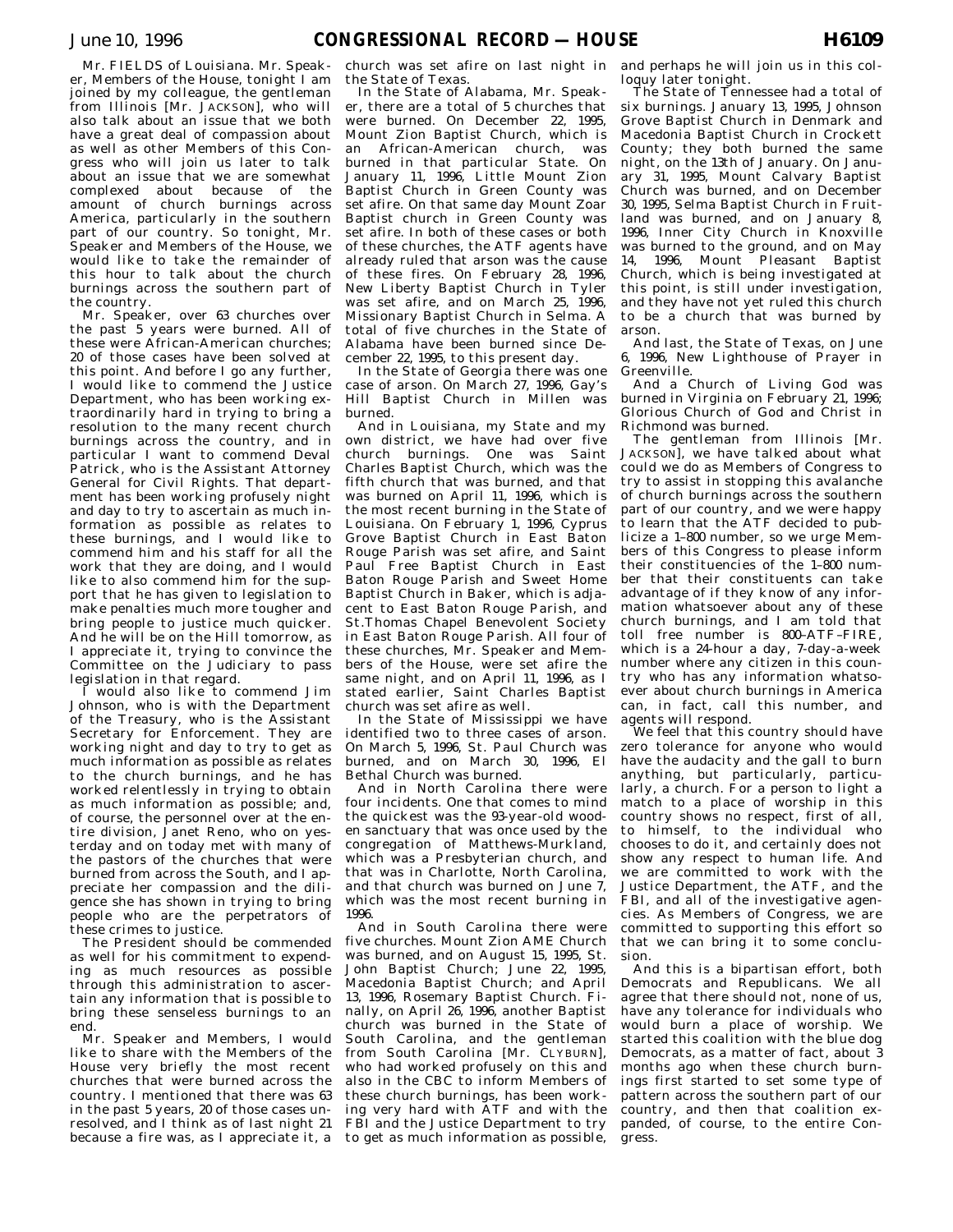So I am thankful to all of the Members who have been participating in briefings on church burnings, and  $\overline{I}$  am very thankful to the Justice Department and the administration for their zero-tolerance attitude for this type of behavior and action across the country.

At this time I am going to yield to my colleague from Illinois, Mr. JACK-SON.

Mr. JACKSON of Illinois. Mr. Speaker, let me thank the distinguished gentleman from Louisiana [Mr. FIELDS] for allowing me the opportunity to participate this evening in this special order. I certainly want to join my colleagues along with the gentleman from Louisiana [Mr. FIELDS] and the gentleman from Illinois [Mr. HYDE] from the other side of the aisle, and the gentlewoman from North Carolina [Mrs. CLAYTON], the gentleman from Georgia [Mr. LEWIS], members of the Congressional Black Caucus, members of the progressive caucus in this Congress, in condemning those who are burning churches, defacing synagogues in our Nation, and certainly congratulate those who are seeking to bring the perpetrators to justice.

Attorney General Janet Reno has been working diligently along with Deval Patrick, along with the members of the FBI and the ATF, to bring these perpetrators to justice. It is my understanding, after having talked with Mr. Patrick, that this is one of the largest civil rights investigations that has ever taken place in our Nation's history.

I am hoping that the distinguished gentleman from Louisiana, after I read a brief history of church burnings in our Nation, put them in some particular context, will certainly join me in a colloquy about church burnings and what it is that we can do to bring an end to this climate.

There are those who have said in the civil rights community that this is not only an indication of the climate and the times that we find ourselves in, but that there is indeed a conspiracy, if not a conspiracy of individuals who have met on this subject, certainly a conspiracy of culture.

#### $\square$  2015

If there can be said to be a bright side about these incidents, it is that blacks and whites, Christians, Jews, Protestants, and Catholics, the Rainbow Coalition and the Christian Coalition have united against these acts and they have come together calling for more Federal resources to go into the investigative efforts to bring the perpetrators to justice.

Mr. Speaker, some in the civil rights community have referred to this form of church-burning as cultural conspiracy, a cultural conspiracy that tolerates, if you will, a kind of racism. The fires have drawn the attention of rights' groups because of the historical legacy of black churches being repeatedly burned during the 1950's and the

1960's. While others have indicated that while those in white sheets have historically been burning churches, we are now living in a climate where those in blue suits are legislating against the civil rights of many Americans, and also those in black robes are indeed passing down judicial decrees that are severely restricting the principles of equal protection under the law.

When we look at what has taken place in this Nation since 1990, 57 houses of worship have been destroyed as a result of fire and vandalism in 15 States. Only 13 cases have been successfully prosecuted and closed. A total of 30 incidents have been reported thus far in 1996 alone. Since 1986, there have been reports of suspicious fires almost ever year. Most blazes occurred in rural, isolated areas where water had to be transported to the site by volunteer companies.

In eight of the cases, where arrests have been made, perpetrators have been white. One was even a fireman. Seventeen fires were set during black history month or other important civil rights anniversaries, such as Martin Luther King, Jr.'s assassination; the march across the Edmond Pettis Bridge in Selma, AL in the month of March; or near the time the Martin Luther King, Jr. Holiday is celebrated.

The States that have been hardest hit are Tennessee with eight churches, Louisiana with five churches, Alabama with five churches, and in Louisiana, four of the five churches were torched on February 1, 1996, in East Baton Rouge Parish. I believe the gentleman from Louisiana represents this parish.

The interesting thing about February 1, 1996 is that it is the anniversary of the Greensboro sit-in's, where students from North Carolina A&T State University—my alma mater in 1960 fought for public accommodations. Of the Louisiana churches—Cyprus Grove Baptist Church, St. Paul's Free Baptist Church, Sweet Home Baptist Church, Thomas Chapel Benevolent society—all four were located within a 6-mile radius of each other. The St. Charles Baptist Church, the fifth church, was<br>burned on April 11, 1996 in on April 11, 1996 in Paincourtville, Louisiana and citizens, again, who are concerned should know that that number is 888–ATF–FIRE. If there is any information that you can provide and that Members of Congress can provide through their networks to alert the proper authorities about these church burnings, they certainly should do that.

I want to put this in a particular historical context, which I think is certainly appropriate for these times. I wanted to do a little research before commenting further on the climate within which churches have historically burned in this Nation. Before I go any further, I certainly want to commend the gentlewoman from North Carolina, Mrs. EVA CLAYTON, for the legislation that she is sponsoring, along with other Members of Congress who are sponsoring legislation to chal-

lenge perpetrators of church-burnings and synagogue defacings in our Nation.

I think what is probably most instrumental when we look at church-burnings in our Nation is that while we are living in a climate and in an environment where there are those who would say that race is still not a factor in American life, while we are hearing more decrees from the court that are certainly suggesting that the court should be going in a direction of colorblindness.

There is one thing that is clear about American history, and that is that race is really not a side issue. It is not an addendum to American history. It is central to the entire history of our Nation from a constitutional perspective: three-fifths human voting status, article 1, section 2 of the constitution; the ''such persons'' clause, article 1, section 9; the persons held to service or labor clause, article 4, section 2, paragraph 3; article 5, prohibiting any amendment of the slave trade and capitalization tax clauses before the year 1808.

It was William Lloyd Garrison and his liberator who condemned the Constitution at that time as a covenant with death and in agreement with hell. It is only because of constitutional amendments, amendments that ended slavery, that guaranteed the right to vote, that subsequently established the principles of equal protection under the law for all Americans, that the Constitution has indeed endured.

Look at our Nation's Capitol. Even the location of our Nation's Capital, it was determined, should be the by-product of a compromise made at the time the Congress was in Philadelphia. The Congress of the United States is presently located between Maryland and Virginia, the compromise between a free State, Maryland, and that of slave State, Virginia. Look at the number of States that were entered into the Union on the issue of race. Slave and free States were admitted together to keep balance in this institution between those who were interested in abolishing the institution of slavery and those who wanted to keep it.

I raise these particular concerns because when we look at the Tilden-Hayes Compromise of 1877, when a Democratic President was subsequently elected, and by and large a conservative court ran the Supreme Court of the United States, there was an assumption about the progress that many minorities in our Nation began making after 1863. Twenty-two African-Americans served in this institution as a result of the Emancipation Proclamation. Beyond that, 131 historically black colleagues were also founded.

But once the Tilden-Hayes compromise took place, when Democrats and Republicans, two parties with one assumption at that time—to stop the progress that African-Americans and other minorities were making in our Nation so quickly—they withdrew troops from the South that is, they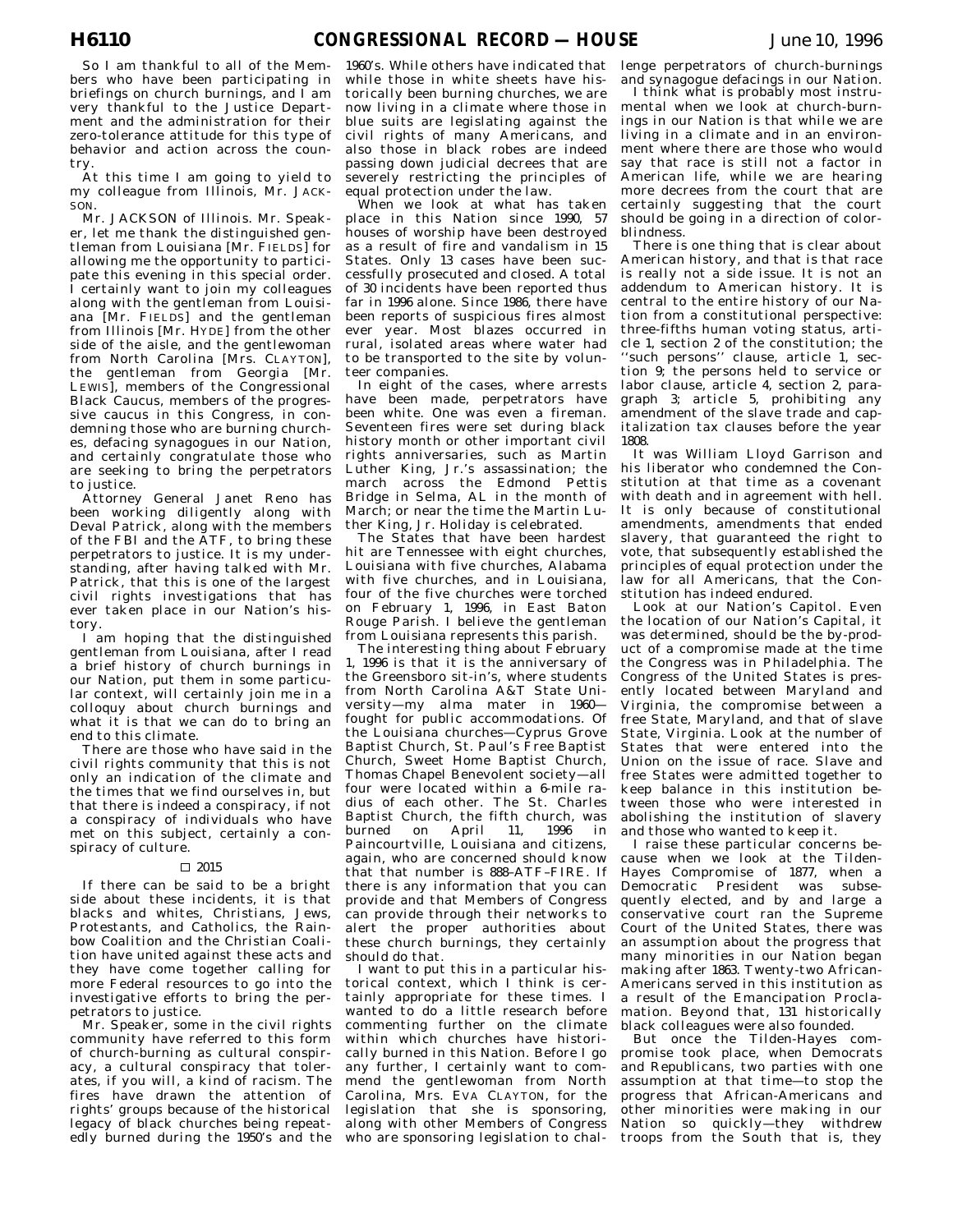withdrew Federal protection from the South, and as a result, the Klan, the Ku Klux Klan, those Knights of the Ku Klux Klan became more evident. Beyond that, churches began to burn at unparalleled rates.

So in 1996, when we look at the parallels between what took place in 1896 with Plessy versus Ferguson and decisions that are coming out of our Court in 1996, we are certainly looking at a climate where we are withdrawing some of the principles that indeed fought historically against these acts, acts against church burning, acts against racial hatred in the South.

So I would certainly put in that context a challenge to both Democrats and Republicans on both sides of the aisle as we try and find creative solutions to resolving this particular crisis. We must, when they talk about cultural conspiracy, and I have heard several civil rights leaders refer to this as a cultural conspiracy.

What do they mean when they say cultural conspiracy? I am the gentleman from the south side of Chicago. I am a big Chicago Bulls fan. Everyone in the Congress certainly knows that. I do believe that Michael Jordan and Scotty Pippin of the Chicago Bulls will win a championship and bring it home to Chicago.

When Michael Jordan shoots a 3 point shot, I say to the gentleman from Louisiana [Mr. FIELDS], he manages to shoot that shot from the 3-point line, and wherever he is, Jesse, Junior, in Chicago jumps up excited because Michael Jordan just made a basket. But guess what? Michael Jordan fans in Los Angeles also jump up and shout. Michael Jordan fans in Dallas and Michael Jordan fans in Florida, Michael Jordan fans all across our country and indeed Michael Jordan fans around our world, they jump up, a kind of conspiracy, if you will, for Michael Jordan, because he represents the common denominator through which all of us relate, many of us relate to the Chicago Bulls.

When we talk about cultural conspiracies with respect to church burnings, when politicians fan race hatred, fan the fears of racial animosity within our Nation at the top, they create a kind of cultural conspiracy. In 1964, in reaction to Brown versus The Board of Education, Goldwater ran his campaign talking about States' rights. It was a way of saying that States had a way under the equal protection clause of the Constitution of the United States.

In 1968, in response to the 1967 and 1968 riots, Nixon ran his campaign on law and order. In 1972 Wallace ran his campaign in reaction to integration on busing. In 1976, even Carter, a Democrat, ran his campaign and announced his candidacy from Georgia, gave a speech in Indiana, talking about ethnic purity; a Democrat. In 1980 Reagan talked about welfare queens, and in 1988 it was Bush who used Willy Horton, and even our own President, in 1992, who used Sister Soljah in his bid

to become the President of the United States.

In 1996 what are the issues that are quickly approaching the election season? Affirmative action, a big issue in California, the CCRI, California Civil Rights Initiative; welfare reform. We have taken care of many of the substantive issues, but what is left are those issues that exacerbate those racial fears and racial tension. My appeal in this climate to both parties to help avert this whole notion of a cultural conspiracy would be that we rise above racial politics in 1996 and do what is in the best interests of the American people.

Mr. FIELDS of Louisiana. Mr. Speaker, I think I hear what the gentleman is saying. The gentleman is saying, as I appreciate it, that we as public officials who are looked upon on a day-today basis for leadership, be it in our own districts or be it throughout the country, we have to be, first of all, more tolerant of each other, and we must also realize that we have to lead by example and try to talk about concentrating more on those things that bring us together than to put so much emphasis on those things that may divide us.

I think the gentleman is correct. Many times, all too often people in public life, people who run for office use issues as a wedge rather than a magnet to bring people together, but a wedge to divide. I do not know if this is what we get, the church-burning is a result of what we get as a result of dividing and not healing and bringing people together. I do not know if that is the reason or not.

But I do think the gentleman certainly makes a very compelling argument in that respect. It goes to show you that people do in fact, if that is one of the by-products of division in this Congress, division in government, if one of the by-products is somebody going to go put a match to a church, then we have to be very careful in terms of how we lead and govern.

Mr. JACKSON of Illinois. If the gentleman will continue to yield, Mr. Speaker, can we indeed separate church-burnings from the blowing up of a Federal building in Oklahoma, anti-Federal Government; the Government is too large, the Government is the source of our problem? Can we indeed separate church-burnings from the Freemen's movement and militias on the rise across our Nation, those who are declaring that their individual plots of land are not part of the United States?

I am suggesting that there is a cultural conspiracy that is much broader than just the churches. We are living in a very dangerous climate where we are not only burning churches but we are also burning opportunity, and while we are burning opportunities not only for African-Americans and Latino-Americans, we are also burning opportunities in large numbers for poor white Americans, and many of those poor white

Americans, along with African-Americans, Latinos, and others, are indeed reacting to this climate.

One of the things we must do is rise above it. They take their cues from us. If they see us on this floor race-baiting and using cold words and cold language to accomplish short-term political ends, if they see us doing it at the national Presidential level, if they see us doing it in the U.S. Senate, the byproduct is certainly intolerance that takes place within our communities, which no freestanding and no uplifting human being should absolutely tolerate.

Mr. FIELDS of Louisiana. I thank the gentleman, Mr. Speaker. That leads me to the point of legislation. The gentleman spoke of the legislation that was introduced by the gentlewoman from North Carolina [Mrs. CLAYTON] and also to legislation that was introduced by the gentleman from Michigan [Mr. CONYERS] and the gentleman from Illinois [Mr. HYDE] as a matter of fact. I am a coauthor of those pieces of legislation, and will be fighting profusely to pass those pieces on this floor, and to even make them stronger, because in listening to the President's address on Saturday, I do agree with the President. This legislation not only needs to be supported by Members of Congress but it also needs to be strengthened. I am going to be working with members of this body to strengthen this legislation.

I agree with you, we need more than legislation, because we have heard time and time again, one cannot legislate morality. We need more than tougher laws on the books. We need more than a good speech from an individual or a group of individuals. We need positive action. I think that just seeing Democrats and Republicans come together on legislation to prevent further harm to churches or to try to show some attention, bring some attention on a very serious problem is a good indication that we can in fact work together.

But all too often we do it later, rather than sooner, and I think you are right, we have too much race-baiting, for lack of a better word, in this country. It is not only in the Congress, it is in State legislatures. Now there is affirmative action, a thing that was created by people, legislators who thought and who felt a genuine need in their heart and mind and in their soul to bring people together and to give individuals who have been discriminated against for years and years an opportunity, no a guarantee but a mere opportunity to be treated fair.

## $\square$  2030

That thing we call affirmative action is now a racial buzz word, and people use it to divide people instead of bringing people together, and I think that is unfortunate. But the gentleman is right, we have to lead by example. If we want racial harmony in our society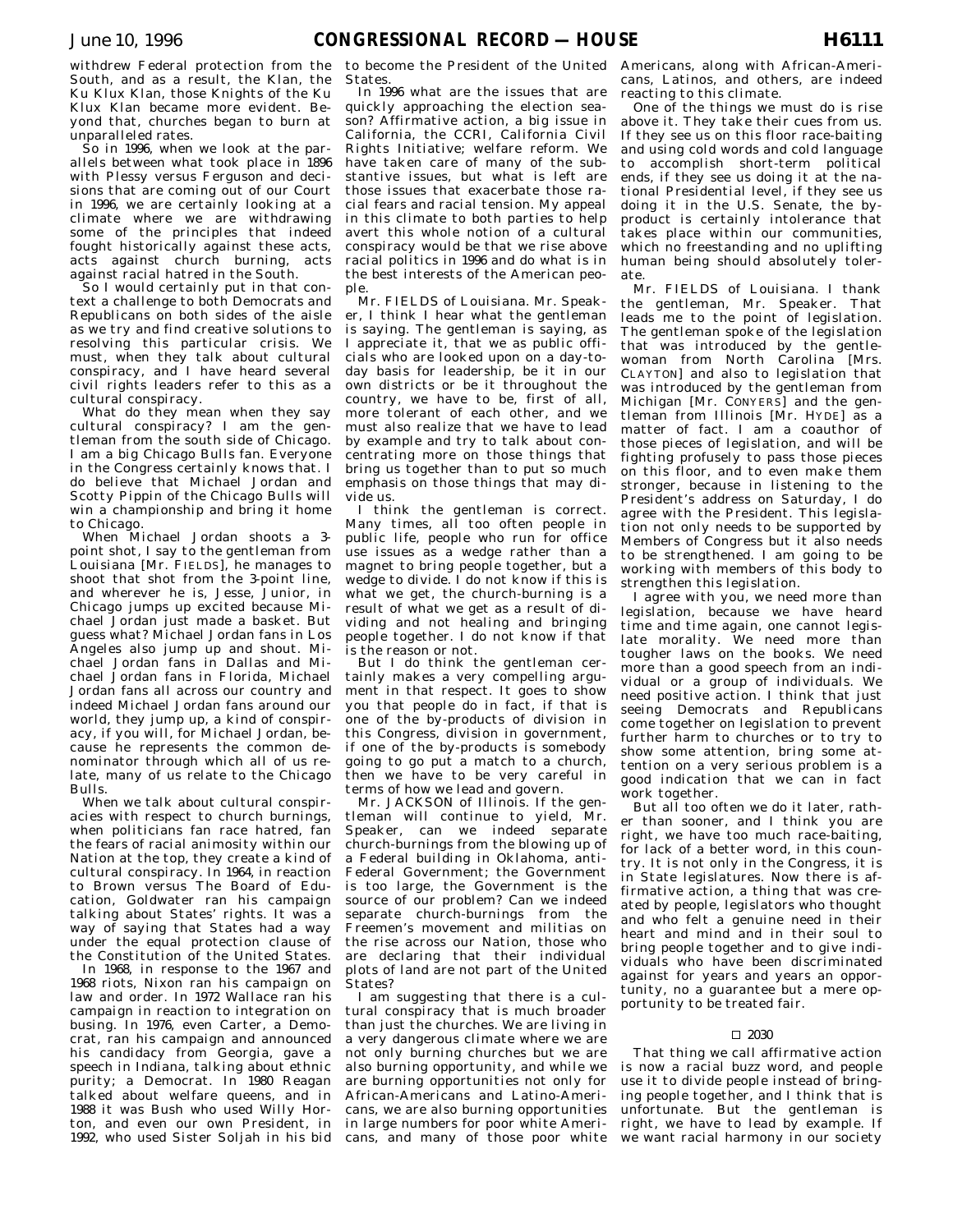and in our country, then the best example is the one that we make ourselves, and it is not only on this floor but throughout our daily lives.

Mr. JACKSON of Illinois. One of the things I did when I ran for Congress in the Second Congressional District of Illinois is I indicated I would rather lose my race right rather than win it wrong, that I did not want to come to Congress at anyone else's expense.

In the Second Congressional District I ran against some very formidable opponents, but one of the things I did not want to do was destroy their reputations or their character just so that JESSE Jr. could serve in this body. I knew I was young enough, had the energy enough to run every time until I won, with the ability to build the consensus that was necessary to provide the kind of hope for the people of my district.

I say that to put it in any context. When we hear Presidential candidates who run for political office and on the one hand they equate the song ''We Shall Overcome" with whistling ''Dixie,'' there is no difference, a Presidential candidate said, between ''We Shall Overcome'' and whistling ''Dixie,'' they are both freedom movements.

Well, if whistling ''Dixie,'' protecting the Confederacy, is part of a freedom movement and ''We Shall Overcome'' can be equated, it certainly suggests that either we are all missing the boat or that something is taking place within our Nation that has not been healed even since the Civil War. So I would certainly challenge those Presidential candidates to keep the Presidential campaign focused on issues of substance to people as it affects their daily lives.

The gentleman mentioned affirmative action. I heard some of our colleagues earlier on the other side of the aisle talking about affirmative action. He is right. In 1996 affirmative action has become a buzz word.

But the reality is affirmative action is really an outgrowth of the 1954 Brown versus Board of Education decision. Affirmative action is a conservative remedy to offset historical action, historical negative action against groups of people in our society that have been historically denied.

For example, I did a television show last weekend with one of the distinguished gentlemen from the other side of the aisle, and we talked about affirmative action. We talked about affirmative action as equal opportunity, that is, providing opportunity for those who have been historically locked out in our society, and I might add that the primary beneficiaries of affirmative action in our Nation have been white women, not African-Americans. While there are those in our country who would paint affirmative action as the program that has provided unusual, unfair advantage to African-Americans, the primary beneficiaries of affirmative action in the State of Illinois

and in States around our Nation have been businesses owned by white women.

But why is affirmative action so important? Yes, white women have been discriminated against, African-Americans have been discriminated against, and there is a legacy of ongoing discrimination that still takes place within our Nation.

The example that I use so regularly across our country is this. When we look to find qualified basketball players to play at any Big 10 or Division I basketball school in our country, we go all over the country. We have boosters who write the coach and say, ''Coach, listen, there is a 7-foot-4 basketball player here in our local township who can play basketball. Why don't you give them an opportunity, give them a tryout, send them a letter or try and get them to sign a letter of intent?

So we go all over the country, primarily because we have an institution in place called boosters to provide information for coaches, and that is why we find so many prominent African-Americans playing basketball in Division I schools.

The problem is this: When it comes around to finding qualified African-Americans who can teach or qualified women who can teach, qualified African-American female, Latino and Asian-American administrators at these schools, suddenly the same aggressive recruitment mechanism that went into finding qualified ball players is not applied when it comes to finding qualified teachers. They always say, Well, we looked in the local pool, the local municipality and we couldn't find African-Americans or women or Latinos or Asian Americans who were qualified.''

What affirmative action simply suggests as it relates to that kind of opportunity is that those institutions must be as aggressive in trying to find qualified black Ph.D.'s and female Ph.D.'s and Latino Ph.D.'s just as they went and found qualified African-American ball players who play ball in parks across our country and in our high schools.

Mr. FIELDS of Louisiana. I agree with the gentleman. I think one of the problems we have with affirmative action is a perception problem. People try to view affirmative action as two parallel lines, if you will, where we take somebody who is not qualified and we elevate them to the level of somebody who is. But in all actuality, that is not affirmative action.

Affirmative action should be viewed instead as a circle, where every person in the circle, they are all qualified to do the job, to perform the obligation of the contract, but there is one problem. Though there are women in the circle, they never get chosen. Very few of them get an opportunity to fly a plane, though they are qualified pilots. Though there are a lot of African Americans in the circle who can perform the obligation of the contract,

they never get an opportunity to even bid.

So affirmative action is not two parallel lines where we take somebody who is not qualified and elevate them to the level of somebody who is. It is instead a circle where everybody within the circle, one of the prerequisites that one must have in order to get into the circle are qualifications.  $\overrightarrow{A}$  person has to be qualified to get into the circle.

The only problem is, but for affirmative action, many qualified people within that circle would never get an opportunity to compete. People do not get jobs because of affirmative action. Women do not get jobs because of affirmative action, blacks, Hispanics, Latinos. They get jobs because they are qualified. They only get an opportunity to compete.

I want to also mention a meeting that I had today. We started the special order off talking about the church burning and now the byproducts of it. I met with the ministers from my district. About four of them were in my office today, after meeting with the Justice Department, and it is amazing, I guess it is not really amazing but it is encouraging, which is a better word, to see these ministers who have had their churches burned to the ground, not lose faith.

One of the ministers when asked by, I guess, the Justice Department what penalty he thinks should be imposed, he said, ''Well, 15 years of going to Bible school, or 10 years of going to Bible study and working with the choir and the church.'' These are individuals who have lost their buildings, not their churches, because it takes more than a torch to burn a congregation. That was only a building.

To know that those congregations all across the southern part of our country are still meeting, meeting in homes, meeting in parking lots, even meeting at other churches and those ministers still leading that flock, it brings a breath of fresh air. So for individuals who think they can kill the spirit by burning the church, they are going to have another think coming, because it really does not even weaken it. I have even been in my own State where it has made some of these churches even stronger.

I would like to thank those individuals. I do not know about in other areas of the State but the local community. When we went through this calamity in Louisiana of the initial church burning, four in on night, to see the business community and to see the community at large come together to try to pool resource to help support those congregations is absolutely extraordinary.

It just goes to show the good that we have in so many people. If we can just advocate that good, not only in times of disaster as the gentleman stated, but advocate that good will that we all have within ourselves as often as possible, then hopefully those kind of hate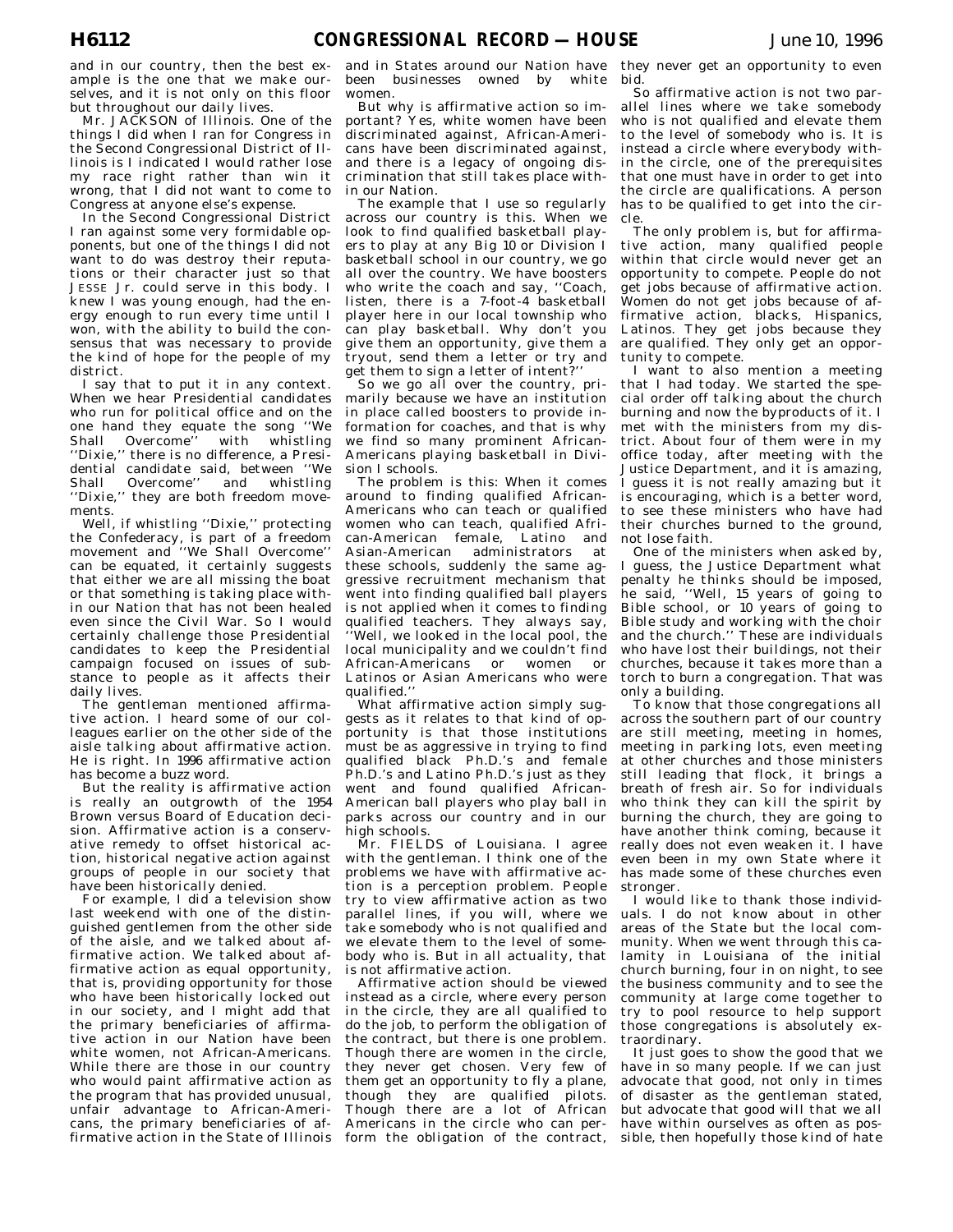crimes will go away and be a thing of the past.

Mr. JACKSON of Illinois. Let me say if there is any bright side to this very unfortunate series of events that have been taking place in our Nation, it is that African-Americans and Jewish-Americans and I have seen Catholic Americans along with Protestant Americans come together, the Rainbow Coalition coming together philosophically with the Christian Coalition to condemn these acts. This is something that historically I would think, considering the partisan nature of politics in our country, would not necessarily be the case, but they have moved beyond their partisan differences, because any group of individual who would attack a church is certainly beneath the dignity of what we refer to and call ourselves Americans. And so those who are doing it should stop and those who have information about those who are doing it should call 888–ATF–FIRE and certainly call the ATF and let them know that they have some information about these unfortunate turn of events in our country.

I thought it was important to put these church burnings in a historical context, because all too often the history of racism and sexism and classism and church burnings and climate setting in our Nation and the role that we play as elected officials in fanning those fires, that is, helping those fires get worse. We are not just burning churches, we are also burning opportunity in our Nation. Burning opportunity forces reaction in our Nation in terms of those who are getting an advantage through affirmative action, through other programs that were designed to help the poor regardless of their race, sex, color or class, in this particular climate we see that there is an emergence, if you will, of more church burnings and this kind of racial hatred.

I want to go back just quickly to affirmative action because we are talking about not just burning churches but burning opportunity in our Nation. To hire someone because they are unqualified is absolutely illegal. That is illegal in our Nation. Affirmative action does not mandate that one hire someone because they are unqualified. I think the analogy that the gentleman from Louisiana raises about an airline pilot is certainly correct. You do not hire an African American to fly a plane or hire a woman or a Latin or an Asian American to fly a plane simply because of their color. Who would want to fly in a plane in this country if you hired someone who did not know how to fly a plane? That is ridiculous. But it does mean that if African Americans and if women historically have not flown planes in our Nation, have not been given an equal opportunity of flying a plane, then the airline industries across our Nation must go out of their way and do something that they have historically not done, go out of their way to find qualified African-American

men from Tuskegee, Tuskegee pilots, find qualified women, black, white, brown, Asian, who can fly planes and give them an opportunity.

I cannot help but remember and think about the significance of the late Secretary of Commerce Ron Brown's<br>most recent trip to Bosniamost recent trip to Herzegovina, the former war-torn Yugoslavia. Ron Brown was a big supporter of affirmative action. I certainly hope that his support of affirmative action and equal opportunity does not get lost in his legacy. But for Ron Brown's very unfortunate and untimely demise along with many of our mutual friends who were on that plane, the only thing we probably would have known about that trip from the media accounts was the fact that they were giving hamburgers to soldiers in the former Yugoslavia. But when the plane crashed, we also discovered something else. We found out who else was on the plane, business people, predominantly white businessmen, CEO's of major corporations across our country, who were going to Yugoslavia to rebuild the former war-torn republic, really to receive a grant from the Federal Government that we had provided in this institution for any U.S. company that wanted to go there and rebuild it. They were using a military plane, they were using military personnel, and the Secretary of Commerce was escorting those businesspeople, predominantly white, male-owned companies on a trip for opportunity.

Why was Ron Brown such a big supporter of affirmative action? Because he wanted those business people on those trips that only he knew as Secretary of Commerce that he was really taking to come back to the United States and do business with African-Americans and women and Asians and Native Americans and those who for whatever reason could not be participants on those international trips. Ron Brown knew that the U.S. Government was providing opportunity for those business people in foreign markets and they also had some obligation as a matter of law, not as a matter of good will or good feeling or how we think about people but as a matter of law to come back to this Nation and do business with African-Americans and with women and with Asians who could not make that trip. Ron Brown was about expanding opportunity, and affirmative action was a factor in his program.

Mr. FIELDS of Louisiana. I thank the gentleman for those comments. In closing, I can only say that we have a long way to go and we can make it there if we do it together and we can get there a lot quicker. There is an old saying that you can get it a place a lot quicker if everybody pulls in the same direction. The more we pull in the same direction, the sooner we will get to that destination, that promised land, so to speak, that Dr. King talked about where we all could work together and more forward. Hopefully one day we will not have these senseless burn-

ings like we have today, senseless bombings like we have had in the past, but people will grow to be tolerant of each other and respect each other and learn how to live with each other.

I would only say in closing to those churches and those ministers and those congregations, I am just pleased that Attorney General Janet Reno and the President; Deval Patrick, the Assistant Attorney General; the ATF and all the enforcement mechanisms that we have at our disposal here in this government are all working together in concert with each other to try to change or to try to at least bring these individuals, the perpetrators of these heinous crimes to justice so that they can be duly prosecuted under the law.

## $\Box$  2045

That is their function. We can do something probably even more profound than that. Not only can we pass legislation, and we will, but we can lead by example and try to bring out the best in people.

There is no rhyme nor reason whatsoever for an individual to put a torch to a church, a place of worship in this country. That is a sad day in our society when we have individuals setting fires at places of worship, and we would hope that it would cease and would cease right away.

And for those individuals in our respective districts who know any information whatsoever, it is incumbent upon us to publicize this 888–ATF–FIRE number. That is our responsibility, I would say to the gentleman from Illinois. It is our responsibility to go back to our respective districts in these several States and try to public that 888——

Mr. JACKON of Illinois. ATF–FIRE.

Mr. FIELDS of Louisiana. ATF–FIRE number, and encourage any individuals with any information whatsoever to call that number and give it to the proper authorities so that we can at least bring those individuals to justice.

Mr. Speaker, I yield back the balance of my time to the gentleman.

Mr. JACKSON of Illinois. Mr. Speaker, I certainly want to thank the distinguished gentleman from Louisiana for his very kind and very gentle remarks. I would certainly hope those of us in this body, really on both sides of the aisle and certainly those of us who occupy the Supreme Court of the United States and the White House, that we would be particularly sensitive that it is but by the grace of God that the churches that have been burnt, that there have not been full congregations or any congregations in those churches at those times.

But let us also be cognizant of the role that we play with our debates on the floor of this House, with the way in which we conduct ourselves in our Democrat versus Republican politics back home, with the implementation of strategies that have not brought out the very best in people but have, indeed, exacerbated fears and brought out the very worst in people.